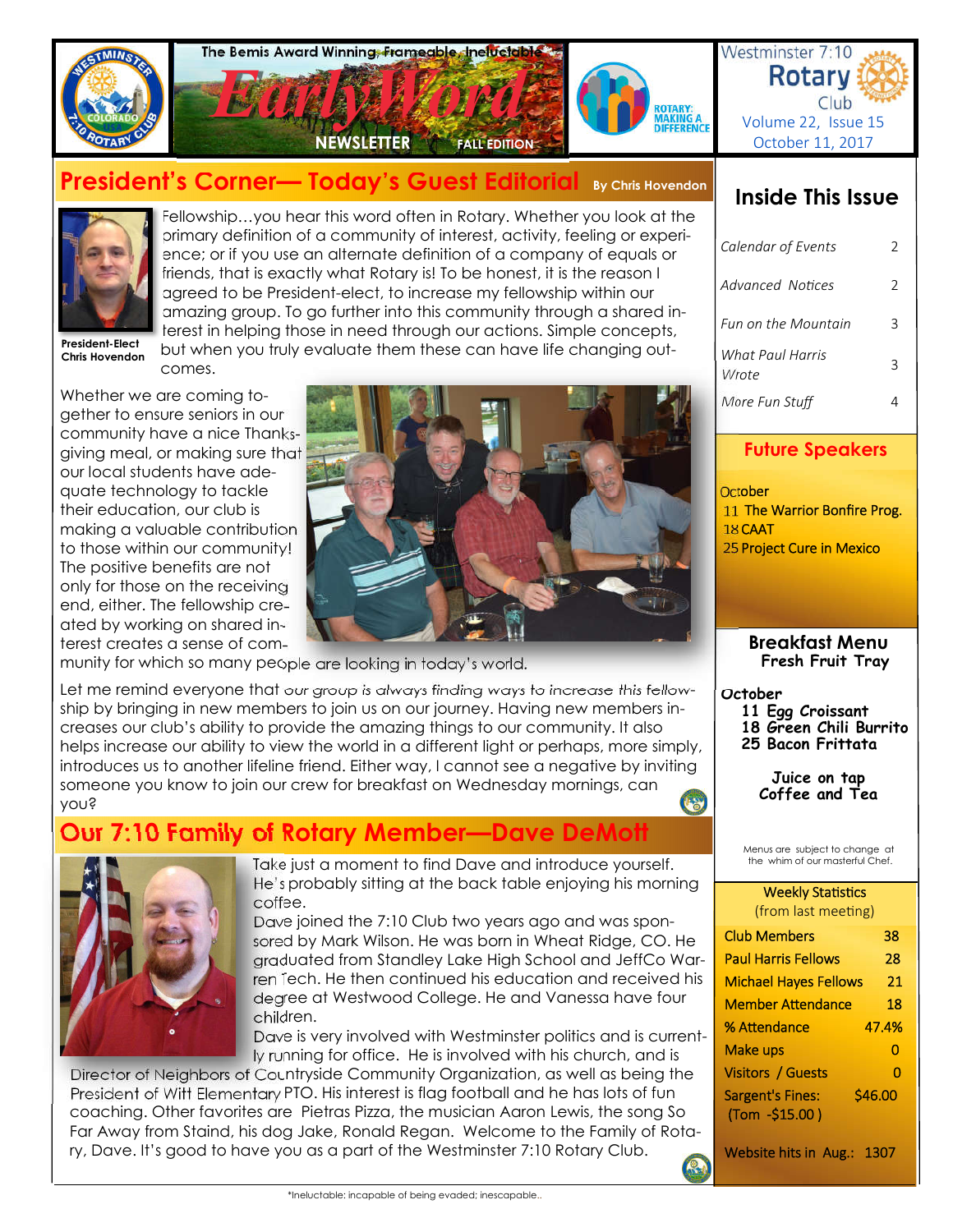**THIS WEEK'S PROGRAM…**

The Warrior Bonfire Program **Presented by Mike Foss** 





## **...is Rotary Economic & Community Development Month**

| Sunday                     | Monday                                       | Tuesday      | Wednesday                  | Thursday                                                                                                                 | Friday                      | Saturday           |
|----------------------------|----------------------------------------------|--------------|----------------------------|--------------------------------------------------------------------------------------------------------------------------|-----------------------------|--------------------|
| $\mathbf{1}$               | $\overline{\mathbf{2}}$<br><b>Brian Hall</b> | $\mathbf{3}$ | 4 Club Meeting             | ${\bf 5}$                                                                                                                | 6                           | $\overline{7}$     |
| 8                          | 9                                            | $10\,$       | <sup>11</sup> Club Meeting | 12                                                                                                                       | 13                          | 14                 |
| 15<br><b>Ryan Holocher</b> | 16                                           | 17           | 18 Club Meeting            | 19                                                                                                                       | 20                          | 21                 |
| 22                         | 23                                           | 24           | 25 Club Meeting            | 26<br><b>Club Board Meeting</b><br><b>Legacy Ridge</b><br><b>Restaurant</b><br>10801 Legacy Ridge<br>Pkwy-7:00-8:30 a.m. | 27<br><b>Blaine Swanson</b> | 28                 |
| 29                         | 30                                           | 31           |                            |                                                                                                                          |                             | <b>B=Birthdays</b> |

**Advanced Notices**

**Feb. 17, 2018—The 6th Annual Wine Stomp and Italian Buffet Dinner March 17, 2018—The ever exciting Bocce Ball Tournament May 12, 2018—The annual 7:10 Rotary / CASA Roast** 

## **Why Dictionaries are Important**

A dictionary makes you smarter and helps you teach your friends, siblings and relatives new words.

**Submitted by John Inman**

*Be kinder than necessary, for everyone you meet is fighting some kind of battle.* 

Rotary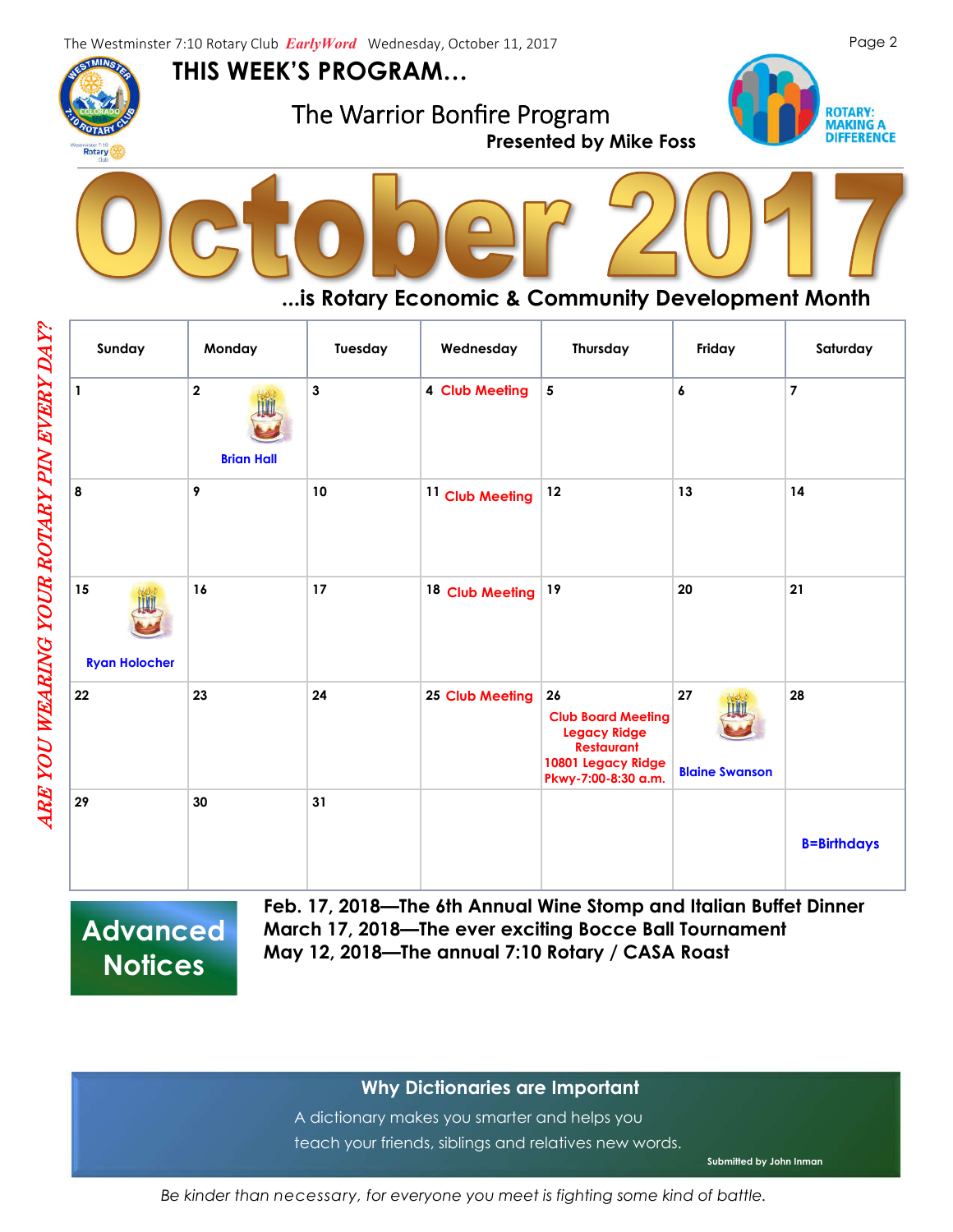# **More Fun on the Mountain** Article and photos by Brian Hall



Recently Brian organized a trip to Rotary Peak. People in the Colorado Rotary world are trying to get the mountain named Rotary Peak as it is unnamed at this point.

A few 7:10 Rotary Club members met at Ciancio's to take a road trip up the mountain. It was a social event to see Rotary Peak. Those attending were Brian, Roberta and Kevin, hearty souls, all!

The day was 43 degrees and sunny, but the wind was gusting and was pretty strong. There was also a fair amount of snow pack that made it difficult to traverse a side hill which we needed to do. Unfortunately, we did not reach the summit of Rotary Peak, but we all had a great time with the hiking that we did get to do.



The picture, top left, is Roberta, then Kevin, top right. The path we needed to take, lower left, is along the snow-packed hillside we were on to get to Rotary Peak. The last is the Loveland pass summit sign, lower right.

This trip will be planned again so that more of us can view this amazing scenery and get a glimpse of Rotary Peak.





When I tell people about Rotary, I tell them all these… We're friendly, less procedural and formal, and most of all, we laugh and have fun. We're building a **sense of community**, no matter the size of the city in which you reside. I truly have a good time each week. I tell people I meet at Chamber events, how it's a great club,

and filled with business owners and working professionals like us, just wanting to connect to like-minded people supporting a common cause.

Take from this what you will, but my biggest piece of advice is **the welcoming piece**. Rotary must find a way to bridge the generational gap, which means the younger generation must be willing to attend regular meetings and be active, and the older generations continue to be welcoming, and open to new ideas from the youngsters. Opening their table, sitting somewhere new, creating a welcoming environment."

**Dietra Porter, Membership Chair, Longmont Twin Peaks Rotary Club**

## **Why I'm A Rotarian What Paul Harris Wrote**



Now as the Rotary New Year begins, I wish you all of the prosperity which your good deeds merit.

May all things you ought to have be yours. May your charities rank among your necessary expenditures. May you not fall into the popular error of thinking that happiness is to be found in outdoing your neighbors. May it always be

yours to look beneath the veneer of life to the solid substance which lies beneath. May you be builders, not mere climbers. May you be free to act in accordance with the dictates of your own conscience and good judgment. May you have vision to discern the right and health, strength and will to do it.

|                                                                        |                          |         |        |        |                                                 |                             |                   | PAUL HARRIS, 1916<br>Q                               |
|------------------------------------------------------------------------|--------------------------|---------|--------|--------|-------------------------------------------------|-----------------------------|-------------------|------------------------------------------------------|
| <b>The Rotary Foundation Giving Program 2017-18</b><br>As of 6/30/2017 |                          |         |        |        |                                                 |                             |                   |                                                      |
| Club<br><b>Name</b>                                                    | No. of<br><b>Members</b> | Annual  | Goal % | AF Per | Annual<br>Fund Goal Achieved Member Fund Giving | <b>Polio Fund</b><br>Giving | Endowment<br>Fund | <b>Total: The Rotary</b><br><b>Foundation Givina</b> |
| Westminster 7:10 39                                                    |                          | \$4,000 | $2\%$  | \$1.50 | \$75.00                                         | \$0.00                      | \$0.00            | \$75.00                                              |

*The Difference between Stumbling Blocks and Stepping Stones Is the Way You Use Them.*